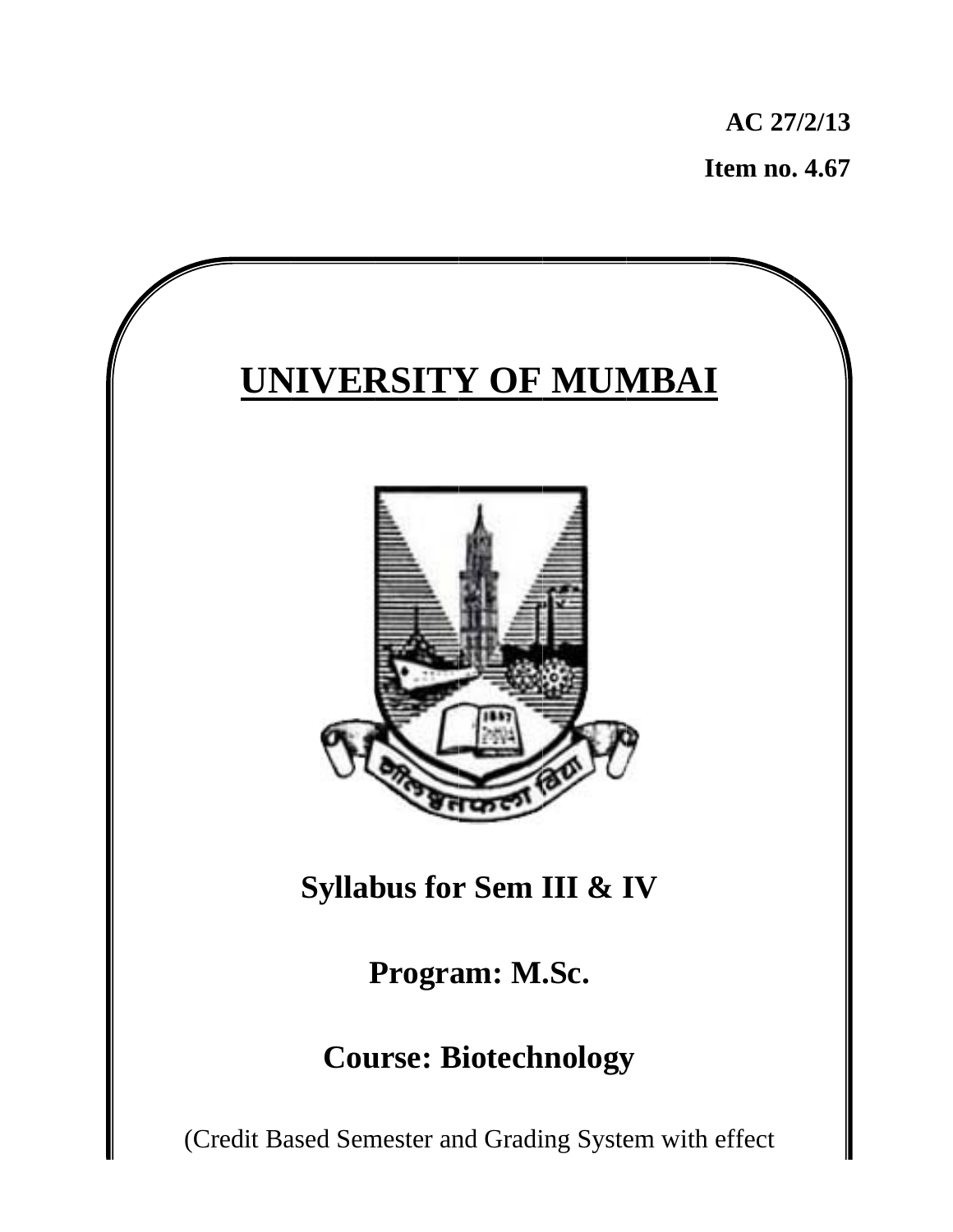# **M.Sc.**

## **BIOTECHNOLOGY**

#### **SEMESTER- III**

| <b>Course Code</b> | <b>UNIT</b> | PTC and ATC                                                                                                                                                                                                                                                                                                                                                                                                                                                                                                                                                                                  | <b>Credits</b>          | $L /$ week   |
|--------------------|-------------|----------------------------------------------------------------------------------------------------------------------------------------------------------------------------------------------------------------------------------------------------------------------------------------------------------------------------------------------------------------------------------------------------------------------------------------------------------------------------------------------------------------------------------------------------------------------------------------------|-------------------------|--------------|
| <b>PSBT301</b>     | I           | Introduction to primary and secondary<br>metabolism, important pathways<br>leading to biosynthesis of secondary<br>metabolites in plants, Metabolic<br>products produced<br>from in vitro culturing of plant cells,<br>selection of plant cells/ tissues for<br>production of a specific products,<br>culture system in secondary plant<br>product,<br>Biosynthesis- batch, continuous<br>cultures, immobilized plant cell,<br>Biotransformation of precursors by<br>cell culturing, metabolic engineering<br>for production of secondary<br>metabolites, Hairy root culture,<br>elicitation | 4                       | $\mathbf{1}$ |
| $\mathbf{I}$       |             | Cryopreservation -Principle and types.<br>Germplasm conservation, Transgenic<br>plants-Edible vaccine, Golden rice                                                                                                                                                                                                                                                                                                                                                                                                                                                                           |                         | $\mathbf{1}$ |
|                    | III         | Biology of cultured cells<br>Culture<br>Culture<br>vessels,<br>Media,<br>Microbial<br>contamination,<br>cross<br>contamination.<br>Cryopreservation                                                                                                                                                                                                                                                                                                                                                                                                                                          |                         | $\mathbf{1}$ |
|                    | IV          | Primary culture: Types, isolation of<br>tissues, culturing of different cells.<br>Cell lines: Development, Subculture<br>and propagation, immortalization of<br>cell<br>line,<br>cell<br>line<br>designation,<br>of cell<br>lines,<br>selection<br>routine<br>maintenance, Cytotoxicity<br>Transformation<br>Culture of tumor cells                                                                                                                                                                                                                                                          |                         | $\mathbf{1}$ |
| <b>Course Code</b> | <b>UNIT</b> | <b>Medical microbiology</b>                                                                                                                                                                                                                                                                                                                                                                                                                                                                                                                                                                  | <b>Credits</b>          | $L /$ week   |
| <b>PSBT302</b>     | $\mathbf I$ | Chromosomal disorders-                                                                                                                                                                                                                                                                                                                                                                                                                                                                                                                                                                       | $\overline{\mathbf{4}}$ | $\mathbf{1}$ |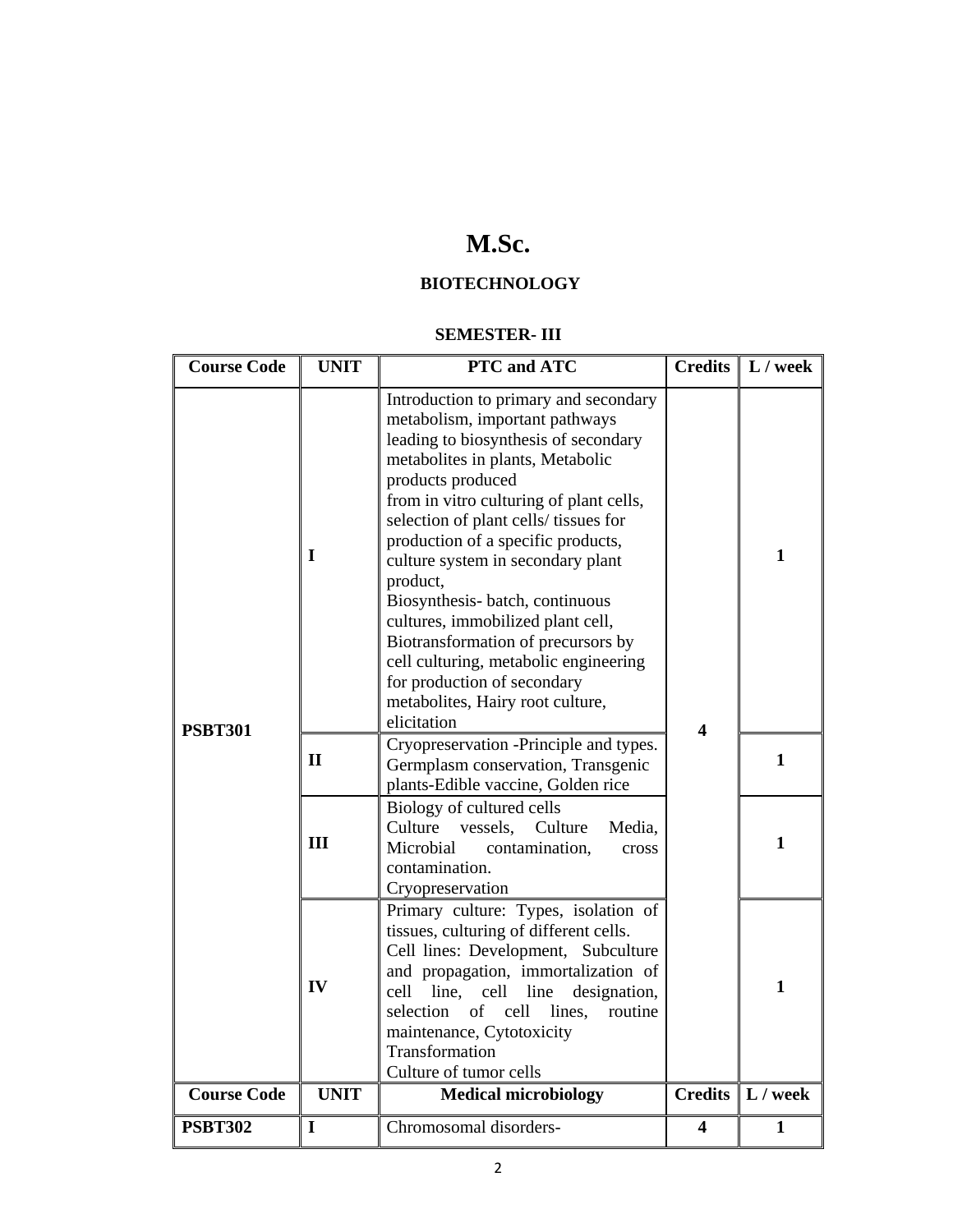|                                                                                 |              | Karyotyping, G banding,<br>Chromosome analysis, variations,                                                                                                                                                                                                                                                   |                |              |
|---------------------------------------------------------------------------------|--------------|---------------------------------------------------------------------------------------------------------------------------------------------------------------------------------------------------------------------------------------------------------------------------------------------------------------|----------------|--------------|
| $\mathbf{I}$                                                                    |              | chromosome painting<br>Infections of Respiratory tract-<br>Pneumonia, Tuberculosis.<br>Nosocomial-Psuedomonas.<br>Viral infections-HIV, Hepatitis.<br>Fungal-Candidiasis                                                                                                                                      |                | 1            |
|                                                                                 | III          | Molecular diagnostics for Pneumonia,<br>Tuberculosis, Pseudomonas, HIV,<br>Hepatitis. Candidiasis                                                                                                                                                                                                             |                | 1            |
|                                                                                 | IV           | Biofilms in medicine                                                                                                                                                                                                                                                                                          |                | $\mathbf{1}$ |
| <b>Course Code</b>                                                              | <b>UNIT</b>  | <b>Bioprocess and applied</b><br>biotechnology                                                                                                                                                                                                                                                                | <b>Credits</b> | L / week     |
|                                                                                 | I            | Fermentor Design and Scale up,<br>Types Mechanically and<br>pneumatically agitated Bioreactors,<br>Solid state reactors                                                                                                                                                                                       |                | $\mathbf{1}$ |
| <b>PSBT303</b>                                                                  | $\mathbf{I}$ | Aeration and agitation -<br>Gas and liquid systems- Oxygen<br>Requirement in fermentation, Gas<br>liquid mass transfer, Mass transfer<br>coefficient, Determination of mass<br>transfer coefficient, Fluid Rheology,                                                                                          |                | 1            |
|                                                                                 | III          | Industrial production & application<br>1. Polysaccharides/Micropolymers/<br>biopolymers - xanthan<br>2. Enzymes:<br>Proteases,<br>Lipases,<br>amylase, pectinase.<br>3. Nutraceutical<br>probiotics,<br>$\equiv$<br>prebiotics<br>4. Antibiotics-erythromycin<br>5. Production of vitamin B12                 | 4              | 1            |
|                                                                                 | IV           | Preparation and Quality control of -<br>Vaccines, Invivo diagnostic, Immune<br>sera, Human immune globulins-<br>source materials, fractionation and<br>quality control.<br>Quality control and quality assurance<br>of sterile products- bioburden, test for<br>sterility, parametric release and<br>pyrogens |                | 1            |
| <b>Course Code</b>                                                              | <b>UNIT</b>  | <b>Developmental Biology</b>                                                                                                                                                                                                                                                                                  | <b>Credits</b> | L / week     |
| Embryonic<br>Human<br><b>PSBT304</b><br>I<br>fertilization,<br>their role<br>in |              | development:<br>Events during fertilization, in-vitro<br>Zonapellucidaa,<br>glycoprotein, Oelemma protein and<br>fertilization,<br>sperm                                                                                                                                                                      | 4              | 1            |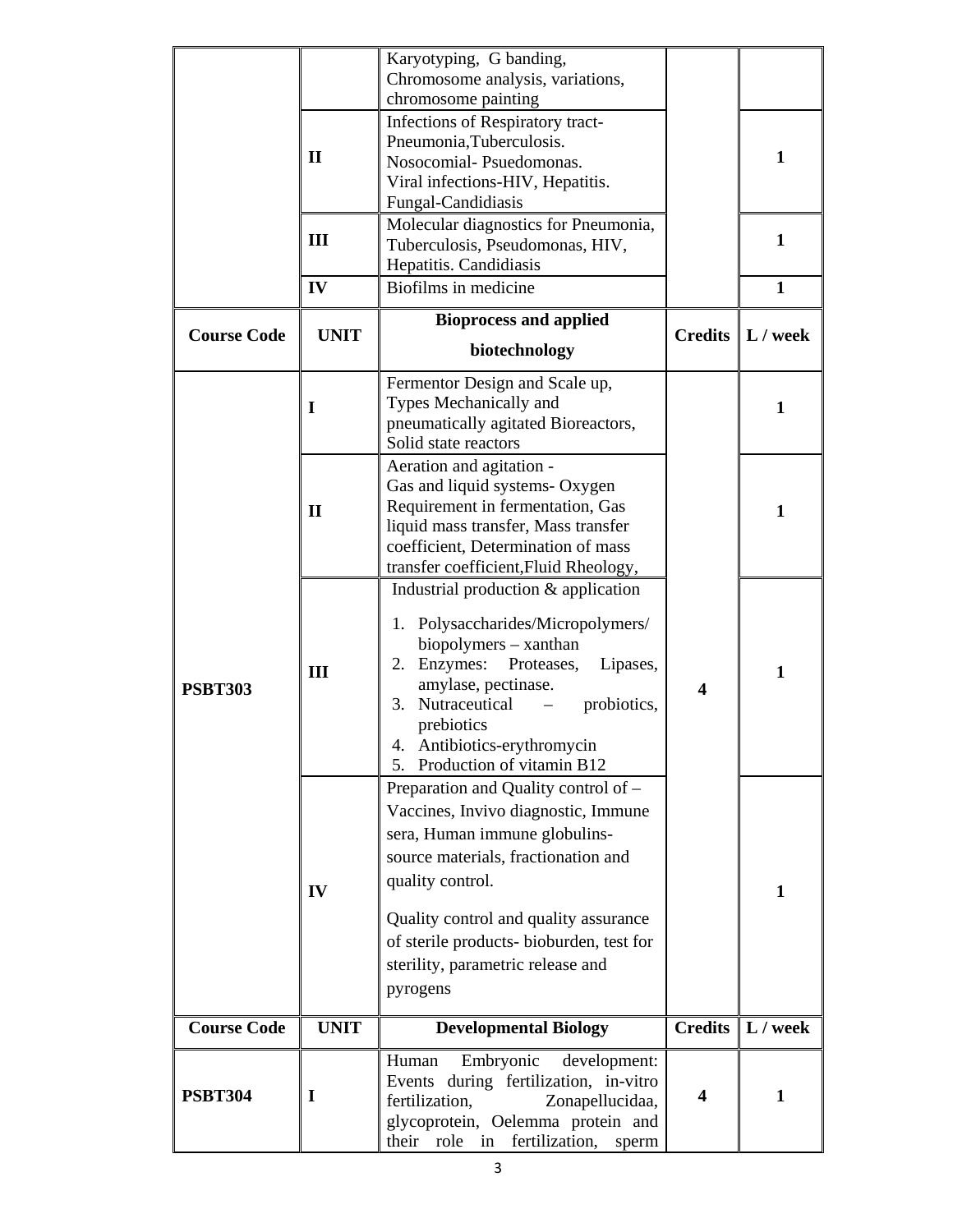|                 |                              | and their functional<br>antigens<br>significance.<br>Molecular<br>and<br>biochemical events during<br>sperm<br>function                                                                                                                                                           |                |                         |
|-----------------|------------------------------|-----------------------------------------------------------------------------------------------------------------------------------------------------------------------------------------------------------------------------------------------------------------------------------|----------------|-------------------------|
|                 | $\mathbf H$                  | fertilization<br>Post<br>events:<br>early<br>embryonic development, establishing<br>multi-cellularity,<br>formation<br>of<br>blastula,<br>embryonic<br>layer,<br>germ<br>tracking of migrating cells.                                                                             |                | 1                       |
|                 | III                          | Molecular mechanism of sex hormone<br>and regulation of<br>action<br>gene<br>expression. Implantation<br>and<br>endometrium antigens involved in<br>implantation.<br>Immunology<br>of<br>pregnancy. Superovulation, embryo<br>culture<br>embryo<br>transfer<br>and<br>technology. |                | 1                       |
|                 | IV                           | Infertility and reproductive vaccines.<br>Frontiers in contraceptive research.<br>Cryopreservation of sex gametes and<br>embryos. Ethical issues related to<br>embryo research.                                                                                                   |                | 1                       |
|                 |                              |                                                                                                                                                                                                                                                                                   |                |                         |
| <b>PSBTP301</b> | PTC and ATC                  |                                                                                                                                                                                                                                                                                   | $\overline{2}$ | $\overline{\mathbf{4}}$ |
| <b>PSBTP302</b> | <b>Medical microbiology</b>  |                                                                                                                                                                                                                                                                                   | $\overline{2}$ | $\boldsymbol{4}$        |
| <b>PSBTP303</b> |                              | <b>Bioprocess and applied biotechnology</b>                                                                                                                                                                                                                                       | $\overline{2}$ | $\boldsymbol{4}$        |
| <b>PSBTP304</b> | <b>Developmental Biology</b> |                                                                                                                                                                                                                                                                                   | $\overline{2}$ | $\boldsymbol{4}$        |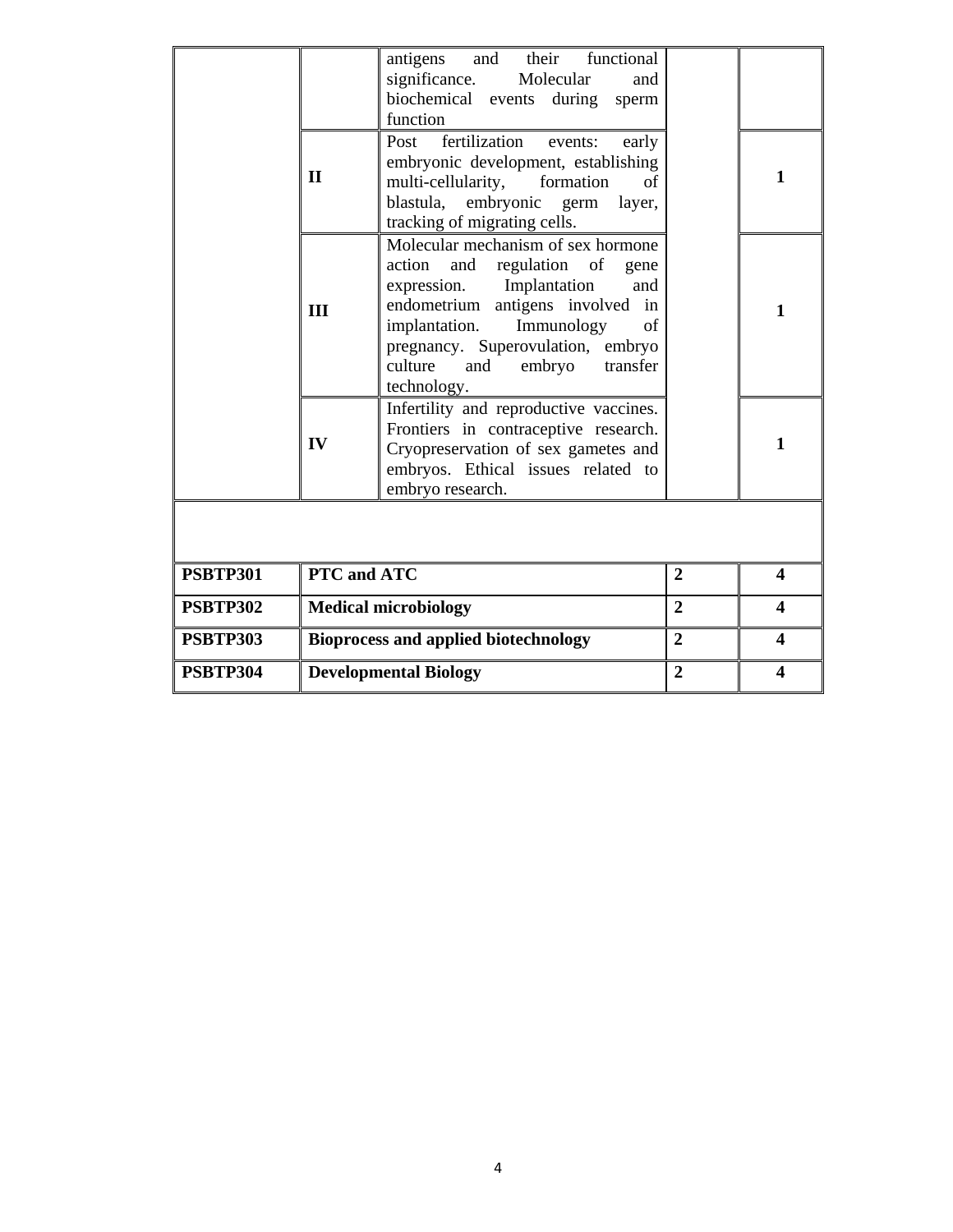## **Practicals for Semester III**

| Sr No.                  | <b>Experiment</b>                                                                                                                                                                |
|-------------------------|----------------------------------------------------------------------------------------------------------------------------------------------------------------------------------|
| 1                       | <b>PTC</b><br>- Media preparation<br>Seed sterilization<br>Callus induction<br>Synthetic seed<br>Protoplast isolation<br>Somatic embryogenesis                                   |
| $\overline{2}$          | <b>ATC</b><br>-Trypsinization<br>-Monolayer formation (fibroblast)<br>-Cytotoxicity<br>-Short term culture of humans lymphocytes for G banding of<br>chromosomes and Karyotyping |
| 3                       | Protein content of mushrooms on dry weight basis, spawn development                                                                                                              |
| $\overline{\mathbf{4}}$ | Alcohol fermentation: determination of alcohol content, sugar content<br>Cole's method                                                                                           |
| 5                       | Medical diagnostic - Identification of organisms from specimens<br>(Multiple<br>resistant<br>S.<br>drug<br>Pseudomonas<br>aureus,<br>spps,<br>Klebsiellapneumoniae, E. coli).    |
| 6                       | Sterility testing of injectable material-saline, injections, etc.                                                                                                                |
| $\overline{7}$          | Isolation and purification of specific metabolite and its identification-<br>enzyme assays, bioassay                                                                             |
| 8.                      | Demonstration of Germ tube in Candida albicans                                                                                                                                   |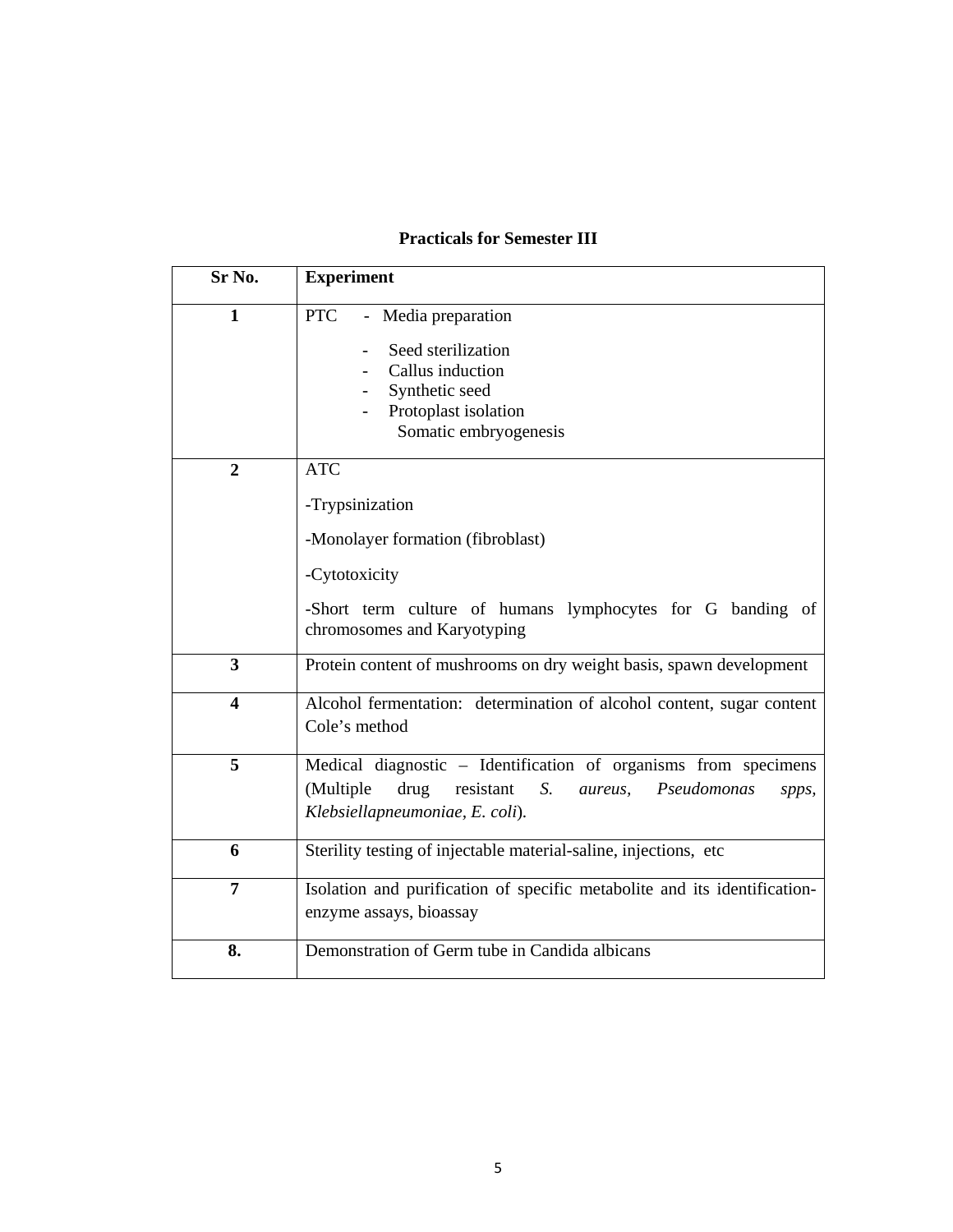### **SEMESTER IV**

| <b>Course Code</b>  | <b>UNIT</b>  | <b>Nanotechnology</b>                                                                                                                                                                                                                                                                                                                                                                   | <b>Credits</b> | L / Week     |
|---------------------|--------------|-----------------------------------------------------------------------------------------------------------------------------------------------------------------------------------------------------------------------------------------------------------------------------------------------------------------------------------------------------------------------------------------|----------------|--------------|
|                     | I            | Introduction,<br>synthesis<br>οf<br>nanomaterials, biological methods,<br>use of microbial system & plant<br>extracts, use of proteins<br>&<br>templates like DNA.<br>Characterization of nanomaterials,<br>analysis techniques, properties of<br>nanomechanical,<br>optical,<br>magnetic properties,<br>electrical<br>conductivity,<br>thermal<br>conductivity.                        |                | $\mathbf{1}$ |
| <b>PSBT401</b>      | $\mathbf{H}$ | Carbon nanotubes<br>Nanorobotiocs devices of nature:<br>ATP synthese, the kinen, myosin,<br>dynein, flagella modulated motion.                                                                                                                                                                                                                                                          | 4              | $\mathbf{1}$ |
|                     | III          | Nanomedicine: biopharmaceutics,<br>implantable materials, implantable<br>chemicals,<br>surgical<br>aids,<br>tools, nanosensors,<br>diagnostic<br>nano scanning, nano enabled drug<br>delivery system, nanorobotics in<br>medicine.                                                                                                                                                      |                | 1            |
| IV                  |              | Application of nanomaterials in<br>food, cosmetics,<br>agriculture,<br>environment management                                                                                                                                                                                                                                                                                           |                | 1            |
| <b>Course Code</b>  | <b>UNIT</b>  | <b>IPR</b> and environment                                                                                                                                                                                                                                                                                                                                                              | <b>Credits</b> | L / Week     |
| <b>PSBT402</b><br>I |              | 1. Biotechnology $\&$ the law:<br>objective, evolution,<br>basic<br>structure of gene techniques,<br>applications,<br>commercial<br>potential of biotech<br>inventions, rational for IPR<br>protection.<br>2. Patenting biotech inventions:<br>objectives, concept of novelty,<br>concept of inventive step,<br>microorganisms, and moral<br>issues in patenting biotech<br>inventions. | 4              | 1            |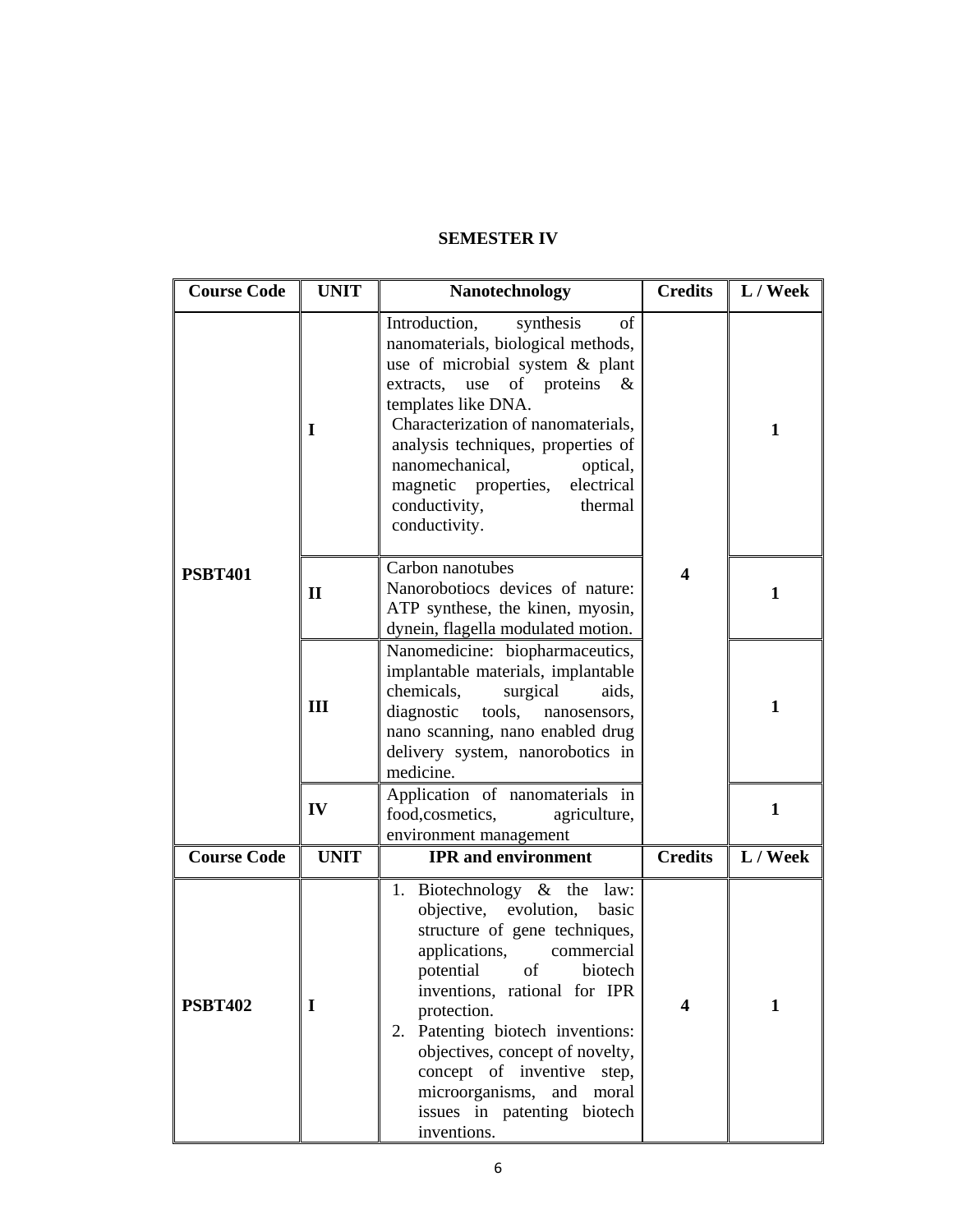|                                  |                                                | varieties<br>protection:<br>3. Plant                           |                  |              |
|----------------------------------|------------------------------------------------|----------------------------------------------------------------|------------------|--------------|
|                                  |                                                | objectives,<br>justification,                                  |                  |              |
|                                  |                                                | international position, plant                                  |                  |              |
|                                  |                                                | varieties protection in India.                                 |                  |              |
|                                  |                                                | 1. Protection<br>of<br>geographical<br>indications:            |                  |              |
|                                  |                                                | objectives,<br>international<br>justification,                 |                  |              |
|                                  |                                                | position, multi lateral treaties,                              |                  |              |
|                                  |                                                | national level, Indian position                                |                  |              |
|                                  |                                                | 2. Protection<br>of<br>traditional                             |                  |              |
|                                  |                                                | knowledge: objective, concept                                  |                  |              |
|                                  |                                                | traditional<br>knowledge,<br>of                                |                  |              |
|                                  |                                                | holders, issue concerning, bio-                                |                  |              |
|                                  |                                                | prospecting and bio-piracy,                                    |                  |              |
|                                  | $\mathbf{I}$                                   | alternative<br>ways,                                           |                  | $\mathbf{1}$ |
|                                  |                                                | protectability, need for a Sui-                                |                  |              |
|                                  |                                                | regime,<br>traditional<br>generis<br>knowledge digital library |                  |              |
|                                  |                                                | 3. Case study related to basamati                              |                  |              |
|                                  |                                                | rice & erythropoietin<br>by                                    |                  |              |
|                                  |                                                | Genetech                                                       |                  |              |
|                                  |                                                | 4. Environmental<br>laws:<br>acts                              |                  |              |
|                                  |                                                | concerning land, water and                                     |                  |              |
|                                  |                                                | air. History of amendments.                                    |                  |              |
|                                  |                                                | Pollution boars and their role,                                |                  |              |
|                                  |                                                | Socail movements. Role of                                      |                  |              |
|                                  | NGOs. World scenario<br>Solid waste treatment, |                                                                |                  |              |
|                                  |                                                | pollution indicators & biosensors                              |                  |              |
| III                              |                                                | biodegradation of xenobiotics,                                 |                  | 1            |
|                                  | pesticides, phytoremediation                   |                                                                |                  |              |
| Biodegration of waste from food, |                                                |                                                                |                  |              |
|                                  |                                                | textile,<br>petrochem,<br>paper,                               |                  |              |
|                                  | IV                                             | biological<br>industries,                                      |                  |              |
|                                  |                                                | detoxification,                                                |                  |              |
|                                  |                                                | Removal of oil spillage & grease                               |                  |              |
| <b>Course Code</b>               | <b>UNIT</b>                                    | deposits<br><b>Bioinformatics</b>                              | <b>Credits</b>   | L / Week     |
|                                  |                                                |                                                                |                  |              |
|                                  |                                                | Organization of biological data,                               |                  |              |
|                                  | $\bf{I}$                                       | databases (raw and processed),<br>Quering in data bases.       |                  | 1            |
|                                  |                                                | Primers in biology(Designing of                                |                  |              |
|                                  |                                                | primers, kinds of primers)                                     |                  |              |
|                                  |                                                | Gene finding, motif finding and                                |                  |              |
|                                  |                                                | multiple sequence alignment.                                   |                  |              |
| <b>PSBT403</b>                   | $\mathbf{I}$                                   | Protein sequence analysis (theory                              | $\boldsymbol{4}$ | 1            |
|                                  |                                                | and algorithms)                                                |                  |              |
|                                  |                                                | Protein<br>structure<br>analysis<br>and<br>applications.       |                  |              |
|                                  |                                                | Gene expression profiling and its                              |                  |              |
|                                  | III                                            | applications.                                                  |                  | 1            |
|                                  |                                                |                                                                |                  |              |
|                                  |                                                | Microarray technology and basics.                              |                  |              |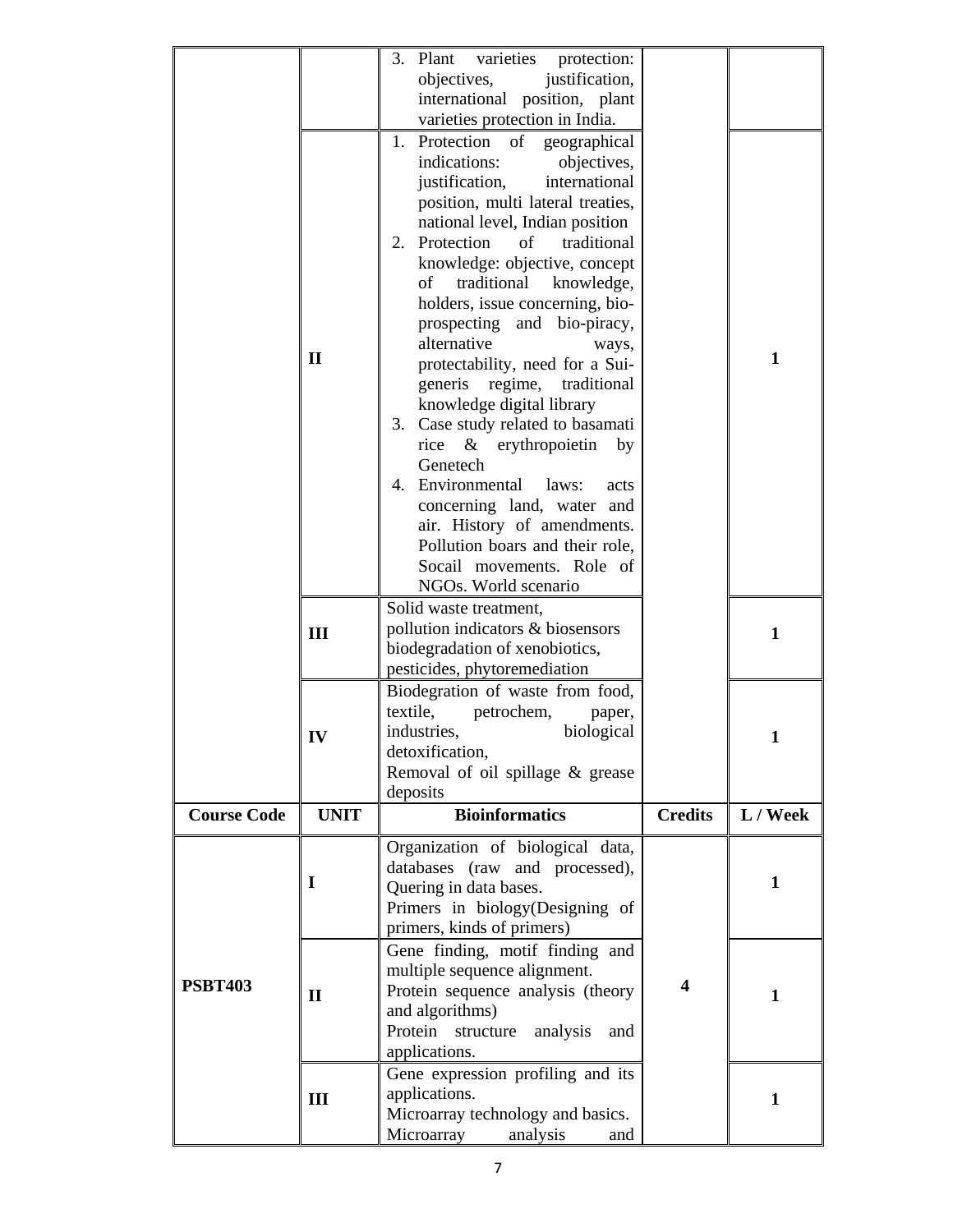|                    |                                                                                                                                                                                               | organization of data<br>Human genome analysis                                                                                                                                                                                            |                |              |
|--------------------|-----------------------------------------------------------------------------------------------------------------------------------------------------------------------------------------------|------------------------------------------------------------------------------------------------------------------------------------------------------------------------------------------------------------------------------------------|----------------|--------------|
|                    | Proteomics.<br>Exploration of data bases, retrieval<br>of desired data, BLAST etc.<br>IV<br>Gene<br>and<br>fusions,<br>clusters<br>consensus sequences, exon intron<br>finder, sequence logo. |                                                                                                                                                                                                                                          |                | 1            |
| <b>Course Code</b> | <b>UNIT</b>                                                                                                                                                                                   | <b>Biostatistics</b>                                                                                                                                                                                                                     | <b>Credits</b> | L / Week     |
|                    | I                                                                                                                                                                                             | Statistical population, sample from<br>population,<br>Random<br>sample.<br>Central Tendency: Mean, Median<br>and Mode, Standard Deviation<br>Confidence intervals                                                                        |                | $\mathbf{1}$ |
|                    | $\mathbf{I}$                                                                                                                                                                                  | Gaussian Distribution and testing<br>normality, Non-parametric<br>for<br>tests (Sign test, Wilcoxon test,<br>Mann-Whitney Test, Krushkal-<br>Whllis test,), transforming data to<br>create Gaussian Distribution                         |                | 1            |
| <b>PSBT404</b>     | III                                                                                                                                                                                           | Test of Significance.<br>Hypothesis testing:- Theory of<br>errors- Type I and Type II errors,<br>Null hypothesis, P values-one v/s<br>two tail P values, t-test(paired $\&$<br>unpaired), z-test, Chi square test,<br>contingency table. | 4              | $\mathbf{1}$ |
|                    | IV                                                                                                                                                                                            | Comparing three or more groups-<br>Introduction to ANOVA, One way<br>ANOVA,<br>repeated<br>measures<br>ANOVA, Friedman Test.<br>Correlation and Regression: Linear<br>and multiple Correlation<br>and<br>Regression.                     |                | $\mathbf{1}$ |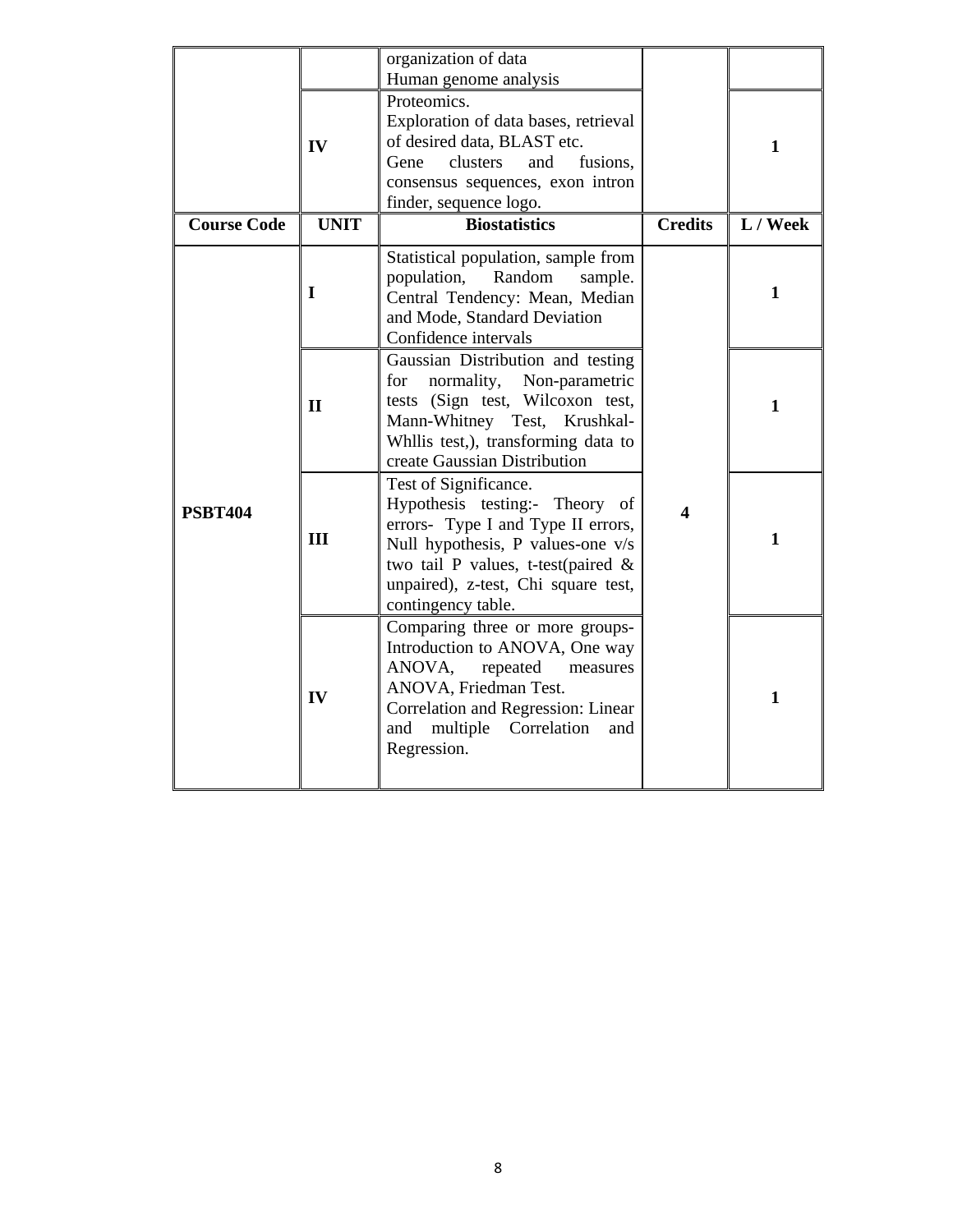#### **Semester IV Practicals**

 **Project'sdone by the students for 6 months will be included in this semester for 100marks- Dissertation (inclusive of Viva, Presentation, Project Report)** 

| Sr No.         | <b>Experiment</b>                                                                                                                          |
|----------------|--------------------------------------------------------------------------------------------------------------------------------------------|
| 1              | Multiple alignment - Phylogenetic tree                                                                                                     |
| $\overline{2}$ | BLAST - orthologs and paralogs, homologs                                                                                                   |
| 3              | Motif finding                                                                                                                              |
| 4              | <b>KEGG</b>                                                                                                                                |
| 5              | Structure of proteins - identification of chains helices, special groups,<br>metal ions etc. CATH / SCOP classification of a given protein |
| 6              | Growth analysis shake flask – cell yield                                                                                                   |
| 7              | Bioremediation- isolation of metal tolerant organisms $\&$ study their<br>growth characteristics and pattern                               |
| 8              | Composting – physical $\&$ chemical parameters                                                                                             |

| PSBTP401        | <b>Nanotechnology</b>      |  |
|-----------------|----------------------------|--|
| PSBTP402        | <b>IPR</b> and environment |  |
| <b>PSBTP403</b> | <b>Bioinformatics</b>      |  |
| PSBTP404        | <b>Biostatistics</b>       |  |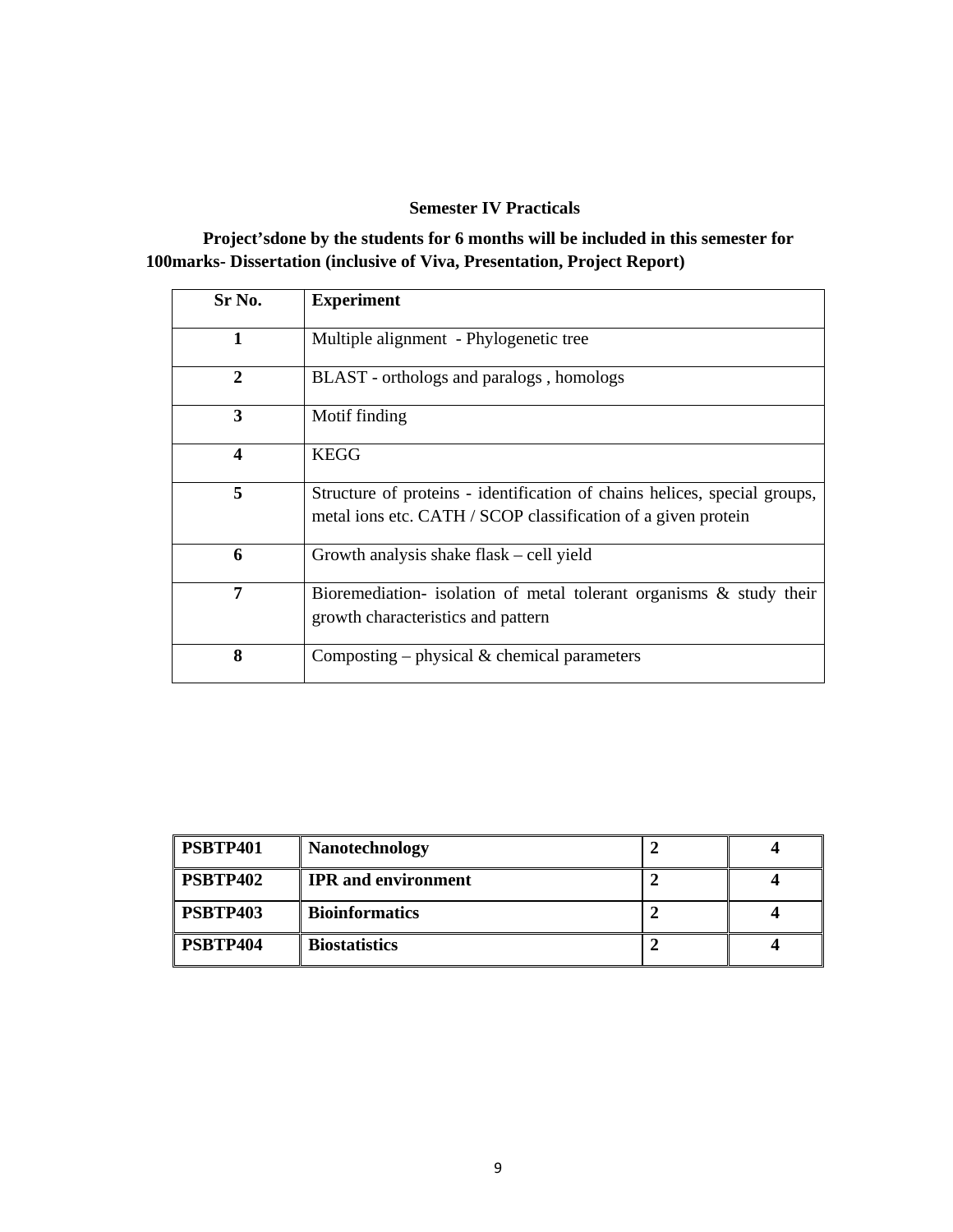#### **References**

| Sr No          | <b>Title of the Book</b>                                                                   | Author                  | <b>Publisher</b>                     |
|----------------|--------------------------------------------------------------------------------------------|-------------------------|--------------------------------------|
| $\mathbf{1}$   | A Introduction to Biostatistics (Second<br>Edition-2005)                                   | N. Gurumani             | M J P Publishers                     |
| $\overline{2}$ | Basic Biostatistics (2008)                                                                 | <b>B. Burt Gerstman</b> | Jones and Bartlett<br>Publishers     |
| 3              | <b>Biostatistics: Afoundation For Analysis In</b><br>Health Sciences ( $7th$ Edition 1999) | Wayne W. Daniel         | John Wiley & Sons Inc.               |
| 4              | Fundamentals of Biostatistics (2006)                                                       | Veer BalaRastogi        | Ane Books India                      |
| 5              | Biostatistics-The Bare Essentials (Second<br>Edition 2000)                                 | NosmanStreiner          | B. C. Decker Inc.                    |
| 6              | <b>Computer Based Decision Making in</b><br>Medicine                                       | E. A. Shortifile        | American Elsevier                    |
| $\overline{7}$ | Bioinformatics: Sequence and Genome<br>Analysis (Second Edition 2004)                      | David W. Mount          | ColdspringHarbor<br>Laboratory Press |
| 8              | <b>Bioinformatics and Functional Genomics (</b><br>2003)                                   | Jonathan Peysner        | John Wiley & Sons<br>Publications    |

| Sr No          | <b>Title of the Book</b>                                                                 | Author          | <b>Publisher</b>                              |  |
|----------------|------------------------------------------------------------------------------------------|-----------------|-----------------------------------------------|--|
| $\mathbf{1}$   | Plant Cells in liquid culture (1991)                                                     | Payne Shuler    | <b>Hanser Publishers</b>                      |  |
| $\overline{2}$ | Culture of Animal Cells: A Manual Of Basic<br>Techniques (4 <sup>TH</sup> Edition, 2000) | R. Ian Freshney | Wiley-Liss                                    |  |
| 3              | Principles and Practice of Animal Tissue<br>Culture (2007)                               | SudhaGangal     | <b>Universities Press</b>                     |  |
| 4              | Langman's Medical Embryology ( $9th$ Edition   T. W. Sadler.<br>2004)                    |                 | Williams<br>Lippincott<br>&<br><b>Wilkins</b> |  |
| 5              | $(2^{nd}$<br>Developemental<br><b>Biology</b><br>Essential<br>Edition 2006)              | J. M. W. Slack  | <b>Blackwell Publishing</b>                   |  |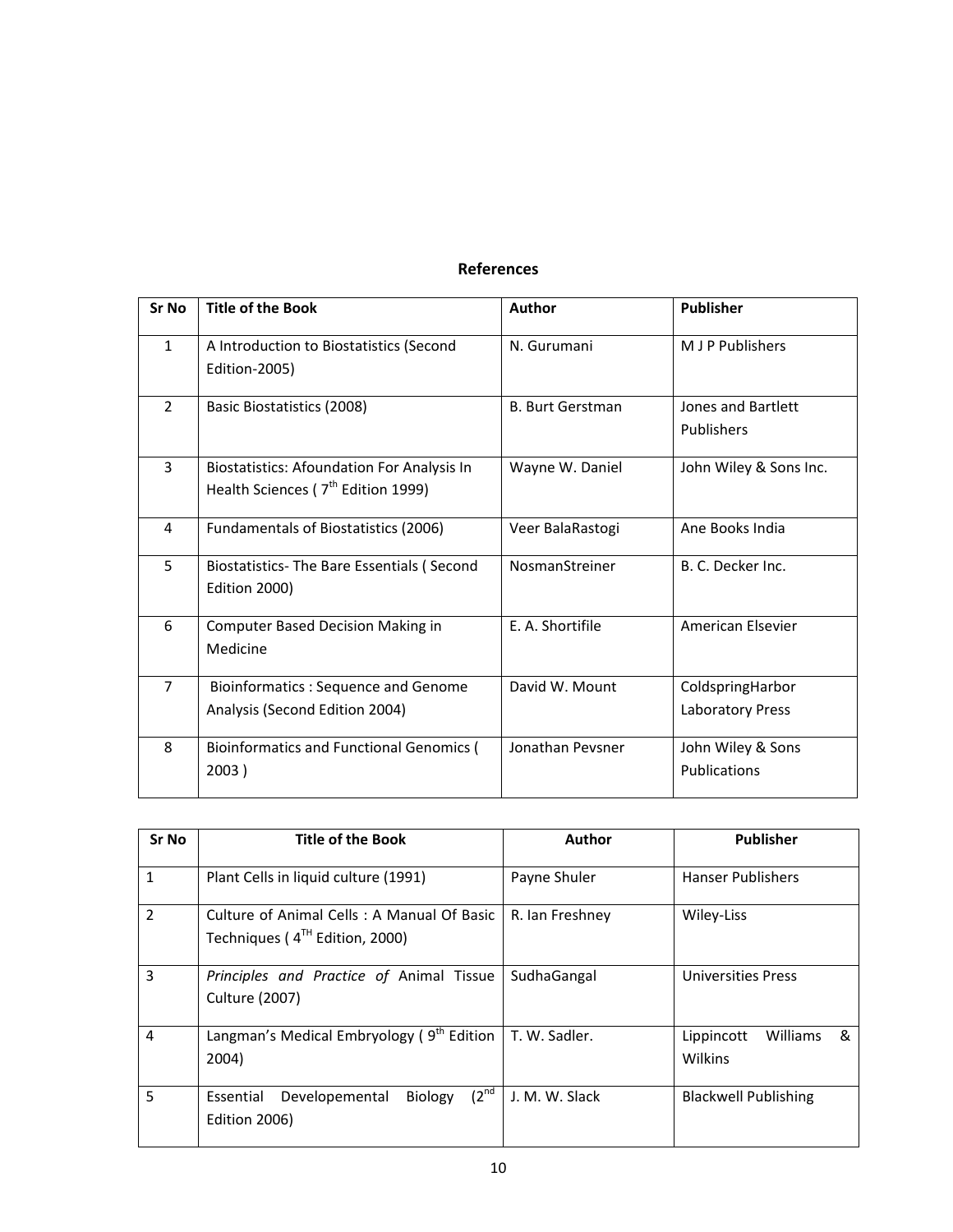| 6              | Developemental Biology (8 <sup>th</sup> Edition 2006)                                         | Scott F. Gilbert                                   | Sinauer Associates, Inc.                 |
|----------------|-----------------------------------------------------------------------------------------------|----------------------------------------------------|------------------------------------------|
| $\overline{7}$ | <b>The</b><br>Nanoscopeencyclopedia<br>of<br>nanoscience and nanochehnology, Vol. I<br>(2005) | Dr.ParagDiwan<br>and<br>AshishBharadwaj            | Pentagon<br>Press<br><b>New</b><br>Delhi |
| 8              | of<br><b>The</b><br>Nanoscopeencyclopedia<br>nanoscience and nanochehnology, Vol V<br>(2005)  | Dr.ParagDiwan<br>and<br>AshishBharadwaj            | Pentagon<br>Press<br><b>New</b><br>Delhi |
| 9              | Nanoscopeencyclopedia<br>of<br><b>The</b><br>nanoscience and nanochehnology, Vol VI<br>(2005) | Dr.ParagDiwan<br>and<br>AshishBharadwaj            | Pentagon<br>Press<br><b>New</b><br>Delhi |
| 10             | Nano forms of carbon and its applications<br>(2007)                                           | Prof.Maheshwar<br>Sharon and Dr.Madhuri<br>Sharon  | Manad<br>Nanotech<br>Pvt.<br>Ltd.        |
| 11             | from<br>Biotechnanotechnology<br>lessons<br>Nature (2004)                                     | David Goodsell                                     | Wiley-Liss A John Wiley<br>and sons      |
| 12             | Nanotechnology-<br><b>Basic</b><br>science<br>and<br>emerging technologies (2005)             | WillsonKannangava,<br>Smith,<br>Simmons,<br>Raguse | <b>Oversease Press</b>                   |
| 13             | Texbook of Biotechnology (2005)                                                               | R. C. Dubey                                        | S. Chand and Co.                         |
| 14             | Nanotechnology- Principles and practices                                                      | S. K. Kulkarni                                     | Capital Publishing Co.                   |

| Sr No          | <b>Title of the Book</b>                                                             | Author                          | <b>Publisher</b>                |
|----------------|--------------------------------------------------------------------------------------|---------------------------------|---------------------------------|
| $\mathbf{1}$   | Fermentation Microbiology &<br>Biotechnology. (2005)                                 | EL- Mansi& CFA Bryce            | Taylor & Francis USA.           |
| $\overline{2}$ | Bioprocess Engineering (2 <sup>nd</sup> Edition<br>2006)                             | M. Shuler & F. Kargi            | Dorling Kindersley Pvt.<br>Ltd. |
| 3              | Entrepreneurship & Business of<br>Biotechnology                                      | S N Jogdand                     | Himalaya publishing<br>house    |
| 4              | Manual of Industrial Microbiology &<br>Biotechnology 2 <sup>nd</sup> edition (2004). | Arnold & Julian                 | ASM press Washington.           |
| 5              | Process Biotechnology fundamentals 2 <sup>nd</sup><br>edition (2004)                 | S N Mukhopadhyay                | Viva books pvt ltd.             |
| 6              | Industrial Microbiology an Introduction                                              | Michael, Neil, John & Gary      |                                 |
| $\overline{7}$ | Diagnostic Microbiology 5 <sup>th</sup> edition                                      | Elmer Koneman, Stephen<br>Allen | Lippincott                      |
| 8              | Molecular<br>Microbiology:<br>Diagnostic                                             | Persing,<br>Tenover,            | ASM press Washington            |